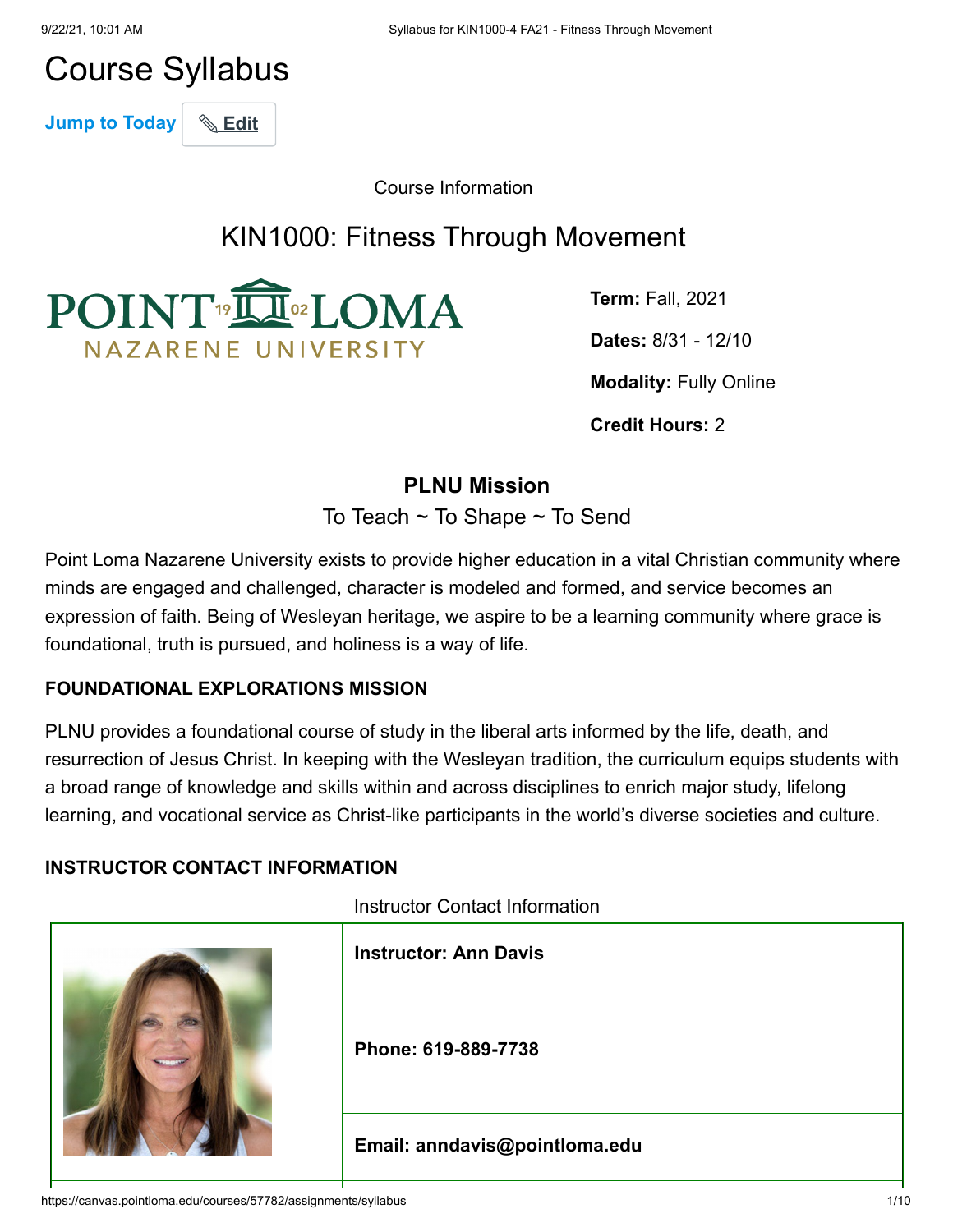**Final Exam:**TBA **Office location and hours:**

#### **COURSE DESCRIPTION**

The purpose of general education is to provide a common educational experience, to develop essential skills, and to provide a broad cultural background for personal and professional growth. The general education curriculum is listed under a four-fold division. This structure provides continuity with the Wesleyan approach to knowledge by emphasizing the human response as foundational to the developing, exploring, and seeking aspects of education. The divisions, although not mutually exclusive or all-encompassing, organize similar themes relevant to faith and learning. Each complements the others, and, in each, conscious efforts are made to reveal connections, develop perspectives, and build synthetic thinking skills. These divisions are: Responding to the Sacred, Developing Cognitive Skills, Exploring an Interdependent World, and Seeking Cultural Perspectives.

# **INSTITUTIONAL LEARNING OUTCOMES (ILO)**

1. **Learning, Informed by our Faith in Christ**

Students will acquire knowledge of human cultures and the physical and natural world while developing skills and habits of the mind that foster lifelong learning.

- 2. **Growing, In a Christ-Centered Faith Community** Students will develop a deeper and more informed understanding of others as they negotiate complex professional, environmental and social contexts.
- 3. **Serving, In a Context of Christian Faith**

Students will serve locally and/or globally in vocational and social settings.

#### **FOUNDATIONAL EXPLORATIONS LEARNING OUTCOME (FELO)**

Students will develop an understanding of self that fosters personal well-being.

#### **COURSE LEARNING OUTCOMES (CLO)**

After completing this course students will be able to:

- 1. Assess current personal lifestyle and develop a plan for lifelong wellness.
- 2. Explain how physical fitness health-related components contribute to health and wellness.
- 3. Identify benefits and risks of exercise.
- 4. Demonstrate fitness techniques to assess personal fitness state.
- 5. Perform physical fitness techniques individually or in a team to improve physical fitness levels.
- 6. Explain how nutrition relates to health and wellness by describing healthy nutritional habits and analyzing eating habits.
- 7. Design and demonstrate a personal nutrition program based on predetermined course criteria.

#### **CREDIT HOUR INFORMATION**

In the interest of providing sufficient time to accomplish the stated Course Learning Outcomes, this class meets the PLNU credit hour policy for a 2 unit class delivered over 5 weeks. It is anticipated that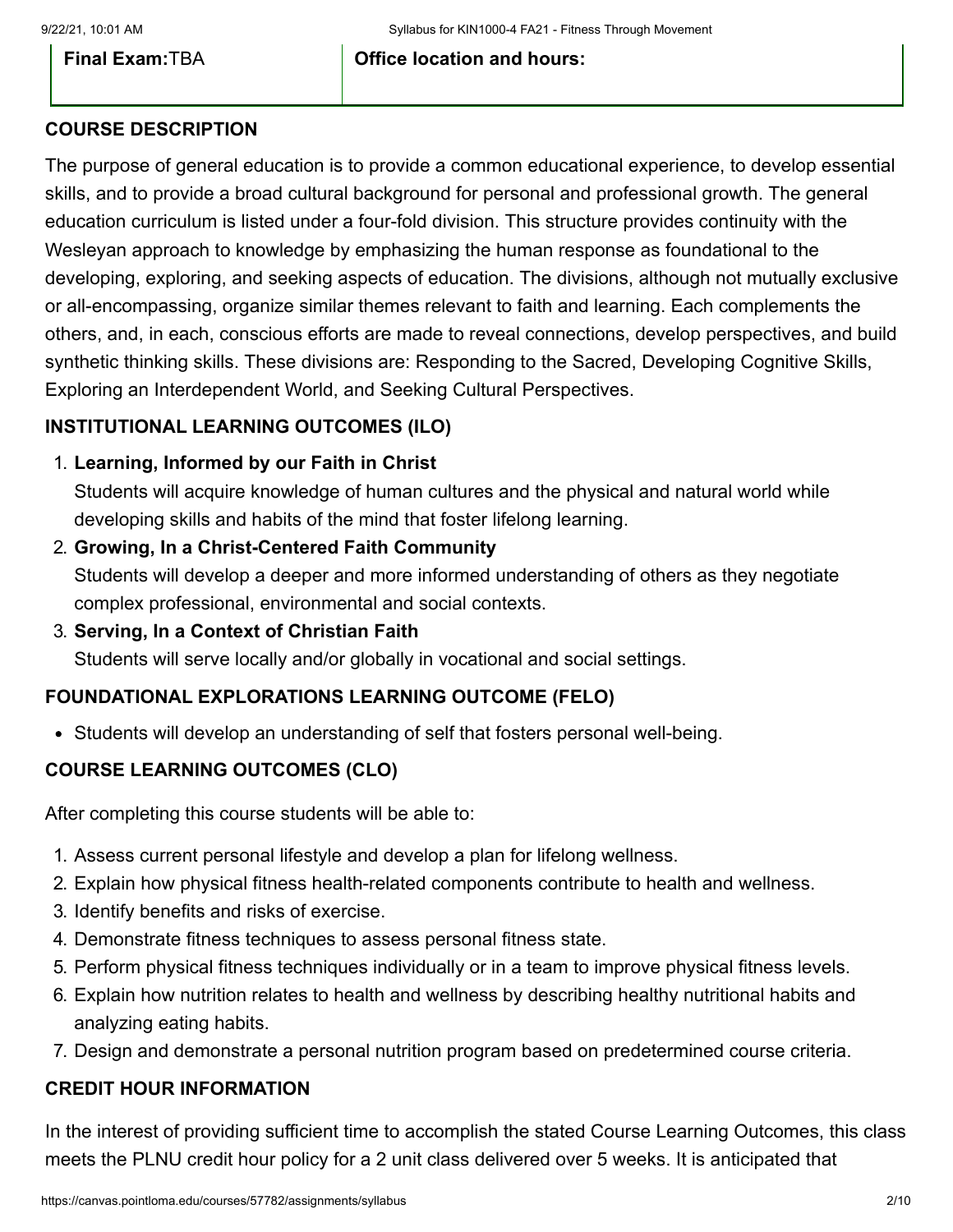students will spend a minimum of 37.5 participation hours per credit hour on their coursework. For this course, students will spend an estimated 75 total hours meeting the course learning outcomes. The time estimations are provided in the Canvas modules.

#### **REQUIRED TEXT & RESOURCES**

#### **Required Text**

Get Fit, Stay Fit, 7th edition by William Prentice

#### **Required Resource**

**My Fitness Pal [\(https://www.myfitnesspal.com/\)](https://www.myfitnesspal.com/)** personal account

*Point Loma Nazarene University, as a non-profit educational institution, is entitled by law to use materials protected by the US Copyright Act for classroom education. Any use of those materials outside the class may violate the law.*

#### **ASSESSMENT AND GRADING**

Grade Scale (Percentage)

| A 93-100%       | C+ 76-79%      |
|-----------------|----------------|
| A-90-92%        | $C$ 73-75%     |
| $B + 87 - 89%$  | $C - 70 - 72%$ |
| <b>B</b> 83-86% | $D$ 60-69%     |
| $B - 80 - 82%$  | F Below 59%    |

#### **LEARNING MODULES**

**Module 1:** Getting Fit and Healthy Lifestyles

- **Module 2:** Starting a Fitness Program
- **Module 3:** Improving and Increasing Strength and Flexibility
- **Module 4:** Performing Better Through Nutrition Quality and Fitness

**Module 5:** Living Life-Long Wellness

#### **LATE ASSIGNMENTS**

All assignments are to be submitted via Canvas by the end of the day no later than 11:59 pm (PT) on which they are due in order to receive credit. Late assignments will only be accepted if the student reaches out to the professor and proper conversations occur.

# **ACADEMIC HONESTY**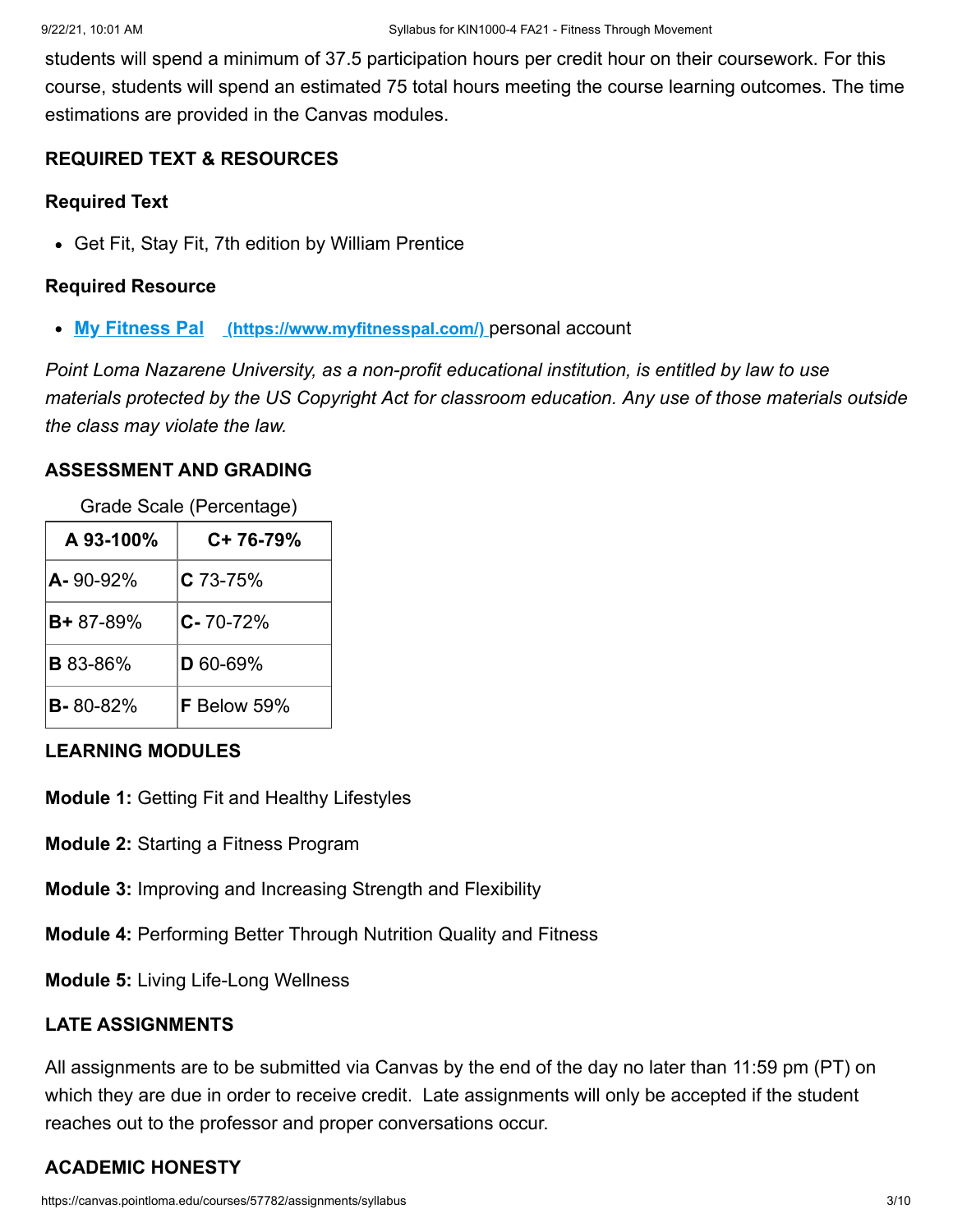Students should demonstrate academic honesty by doing original work and by giving appropriate credit to the ideas of others. Academic dishonesty is the act of presenting information, ideas, and/or concepts as one's own when in reality they are the results of another person's creativity and effort. A faculty member who believes a situation involving academic dishonesty has been detected may assign a failing grade for that assignment or examination, or, depending on the seriousness of the offense, for the course. Faculty should follow and students may appeal using the procedure in the university Catalog. See **Academic Policies (https://catalog.pointloma.edu/content.php? [catoid=41&navoid=2435#Academic\\_Honesty\)](https://catalog.pointloma.edu/content.php?catoid=41&navoid=2435#Academic_Honesty)** for definitions of kinds of academic dishonesty and for

further policy information.

#### **PLNU ATTENDANCE AND PARTICIPATION POLICY**

Regular and punctual attendance at all **synchronous** class sessions is considered essential to optimum academic achievement. If the student is absent for more than 10 percent of class sessions (virtual or face-to-face), the faculty member will issue a written warning of de-enrollment. If the absences exceed 20 percent, the student may be de-enrolled without notice until the university drop date or, after that date, receive the appropriate grade for their work and participation. In some courses, a portion of the credit hour content will be delivered **asynchronously** and attendance will be determined by submitting the assignments by the posted due dates. See **Academic Policies**

**[\(https://catalog.pointloma.edu/content.php?catoid=46&navoid=2650#Class\\_Attendance\)](https://catalog.pointloma.edu/content.php?catoid=46&navoid=2650#Class_Attendance)** in the Undergraduate Academic Catalog. If absences exceed these limits but are due to university excused health issues, an exception will be granted.

#### **Asynchronous Attendance/Participation Definition**

A day of attendance in asynchronous content is determined as contributing a substantive note, assignment, discussion, or submission by the posted due date. Failure to meet these standards will result in an absence for that day. Instructors will determine how many asynchronous attendance days are required each week.

#### **FINAL EXAMINATION POLICY**

Successful completion of this class requires taking the final examination **on its scheduled day**. The final examination schedule is posted on the **Class Schedules [\(http://www.pointloma.edu/experience/academics/class-schedules\)](http://www.pointloma.edu/experience/academics/class-schedules)** site. No requests for early examinations or alternative days will be approved.

#### **PLNU COPYRIGHT POLICY**

Point Loma Nazarene University, as a non-profit educational institution, is entitled by law to use materials protected by the US Copyright Act for classroom education. Any use of those materials outside the class may violate the law.

#### **USE OF TECHNOLOGY**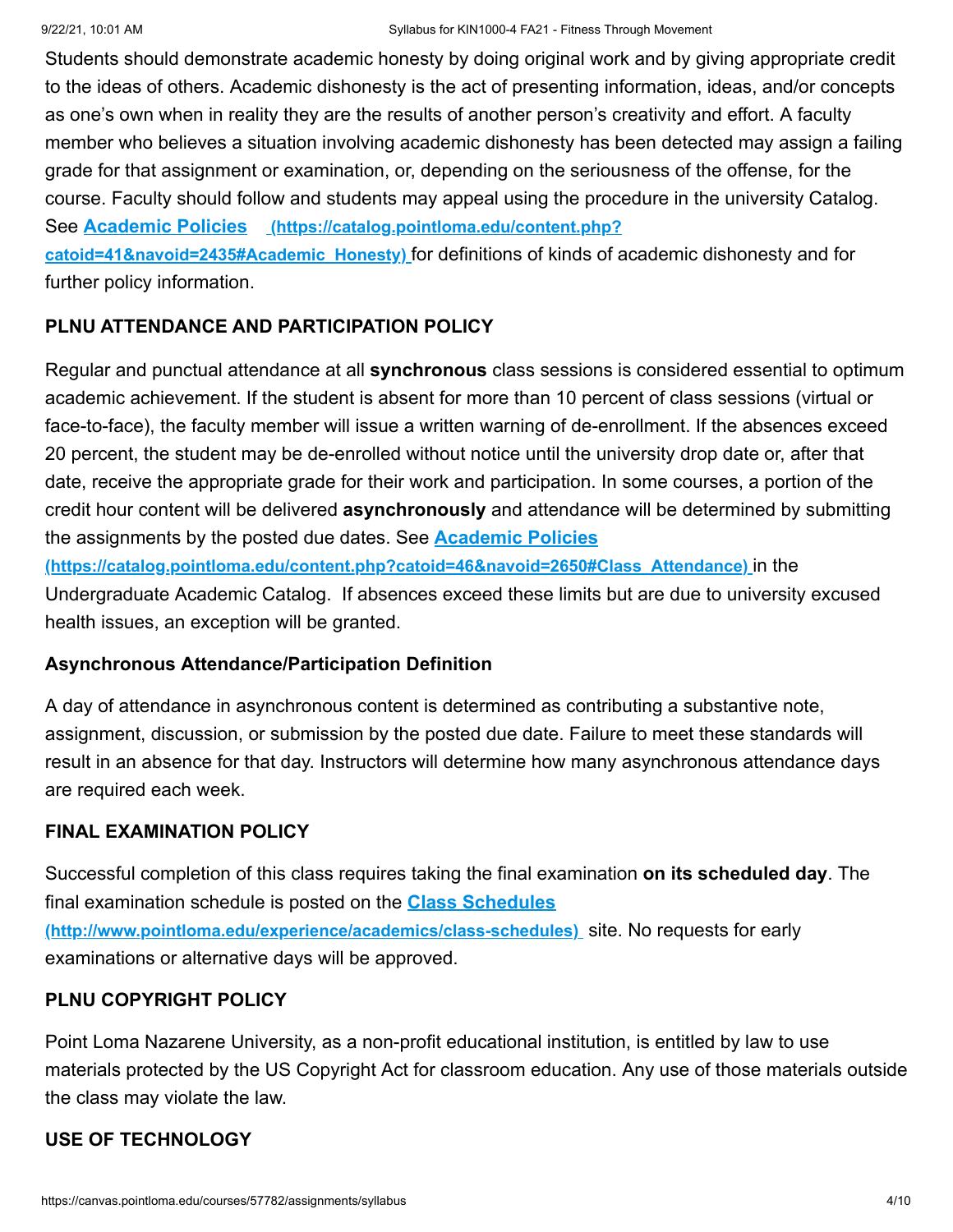In order to be successful in the online environment, you'll need to meet the minimum technology and system requirements; please refer to the *Technology and System Requirements*  **[\(https://help.pointloma.edu/TDClient/1808/Portal/KB/ArticleDet?ID=108349\)](https://help.pointloma.edu/TDClient/1808/Portal/KB/ArticleDet?ID=108349)** information. Additionally, students are required to have headphone speakers compatible with their computer available to use. If a [student is in need of technological resources please contact](mailto:student-tech-request@pointloma.edu) **student-tech-request@pointloma.edu (mailto:student-tech-request@pointloma.edu)** .

Problems with technology do not relieve you of the responsibility of participating, turning in your assignments, or completing your class work.

# **PLNU ACADEMIC ACCOMMODATIONS POLICY**

While all students are expected to meet the minimum standards for completion of this course as established by the instructor, students with disabilities may require academic adjustments, modifications or auxiliary aids/services. At Point Loma Nazarene University (PLNU), these students are requested to register with the Disability Resource Center (DRC), located in the Bond Academic Center (**DRC@pointloma.edu [\(mailto:DRC@pointloma.edu\)](mailto:DRC@pointloma.edu)** or 619-849-2486). The DRC's policies and procedures for assisting such students in the development of an appropriate academic adjustment plan (AP) allows PLNU to comply with Section 504 of the Rehabilitation Act and the Americans with Disabilities Act. Section 504 prohibits discrimination against students with special needs and guarantees all qualified students equal access to and benefits of PLNU programs and activities. After the student files the required documentation, the DRC, in conjunction with the student, will develop an AP to meet that student's specific learning needs. The DRC will thereafter email the student's AP to all faculty who teach courses in which the student is enrolled each semester. The AP must be implemented in all such courses.

If students do not wish to avail themselves of some or all of the elements of their AP in a particular course, it is the responsibility of those students to notify their professor in that course. PLNU highly recommends that DRC students speak with their professors during the first two weeks of each semester about the applicability of their AP in that particular course and/or if they do not desire to take advantage of some or all of the elements of their AP in that course.

# **SPIRITUAL CARE**

Please be aware PLNU strives to be a place where you grow as whole persons. To this end, we provide resources for our students to encounter God and grow in their Christian faith.

If students have questions, a desire to meet with the chaplain or have prayer requests you can contact the **Office of Spiritual Development [\(https://www.pointloma.edu/offices/spiritual-development\)](https://www.pointloma.edu/offices/spiritual-development)** .

# **STATE AUTHORIZATION**

State authorization is a formal determination by a state that Point Loma Nazarene University is approved to conduct activities regulated by that state. In certain states outside California, Point Loma Nazarene University is not authorized to enroll online (distance education) students. If a student moves to another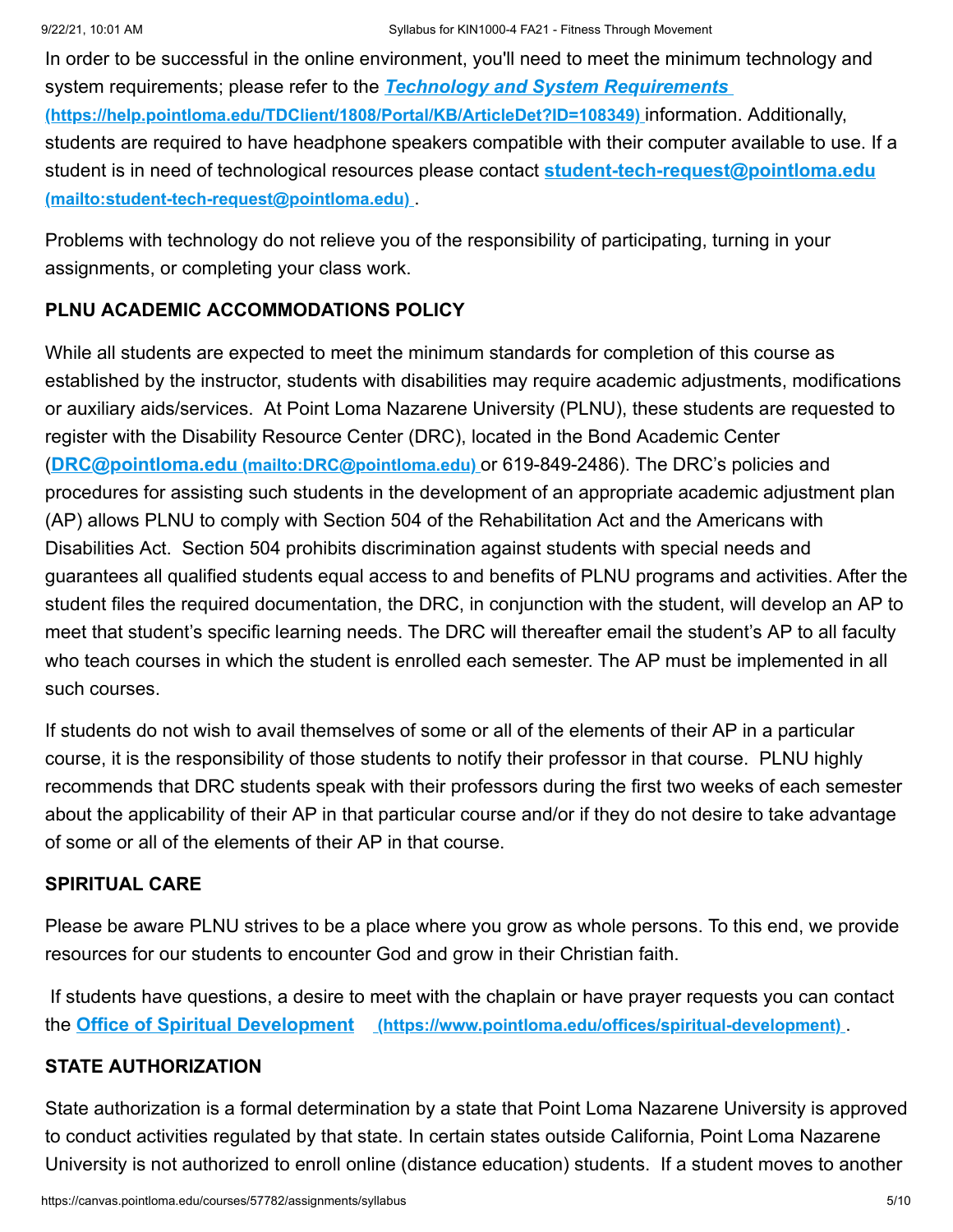state after admission to the program and/or enrollment in an online course, continuation within the program and/or course will depend on whether Point Loma Nazarene University is authorized to offer distance education courses in that state. It is the student's responsibility to notify the institution of any change in his or her physical location. Refer to the map using the below link to view which states allow online (distance education) outside of California.

#### **ASSIGNMENTS AT-A-GLANCE**

The table below lists our assignments and due dates. Click on any assignment to review it.

# Course Summary:

| Date             | <b>Details</b>                                                                                                                     | <b>Due</b>     |
|------------------|------------------------------------------------------------------------------------------------------------------------------------|----------------|
|                  | <b>E</b> Academic Honesty Verification<br><b>Statement</b><br>(https://canvas.pointloma.edu/courses/57782/assignments/688207)      | due by 11:59pm |
| Mon Aug 30, 2021 | <b>B</b> Exercise Consent/Health<br><b>History Form</b><br>(https://canvas.pointloma.edu/courses/57782/assignments/688242)         | due by 11:59pm |
|                  | <b>B</b> State Authorization<br><b>Verification Form</b><br>(https://canvas.pointloma.edu/courses/57782/assignments/688216)        | due by 11:59pm |
| Wed Sep 1, 2021  | <b>B</b> Week 1   Discussion: Class<br><b>Introductions</b><br>(https://canvas.pointloma.edu/courses/57782/assignments/688230)     | due by 11:59pm |
| Wed Sep 8, 2021  | <b>Quarantine Fitness</b><br>(https://canvas.pointloma.edu/courses/57782/assignments/688229)                                       | due by 11:59pm |
| Fri Sep 10, 2021 | due by 11:59pm (https://canvas.pointloma.edu/courses/57782/assignments/688252)                                                     |                |
|                  | <b>By</b> Fitness Assessment (pre-<br>testing)<br>(https://canvas.pointloma.edu/courses/57782/assignments/688244)                  | due by 11:59pm |
| Wed Sep 15, 2021 | <b>B</b> Week 3   Discussion: Setting a<br><b>Personal Goal</b><br>(https://canvas.pointloma.edu/courses/57782/assignments/688239) | due by 11:59pm |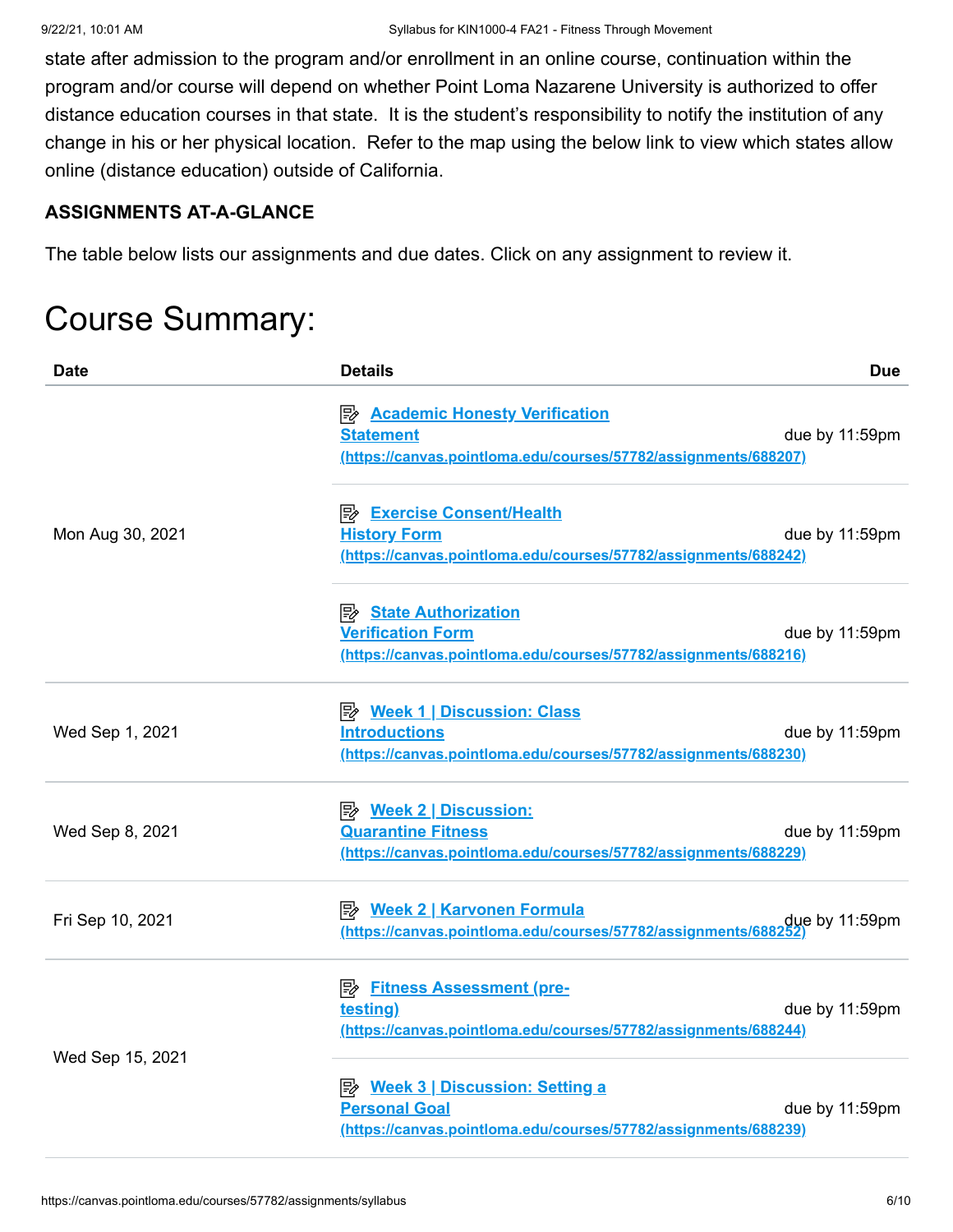| <b>Date</b>      | <b>Details</b>                                                                                                                                     | <b>Due</b>     |
|------------------|----------------------------------------------------------------------------------------------------------------------------------------------------|----------------|
|                  | <u>≫ Week 3   Chapter One</u><br>due by 11:59pm.<br><u>(https://canvas.pointloma.edu/courses/57782/assignments/688220)</u>                         |                |
| Fri Sep 17, 2021 | (pre-testing) Survey<br>(https://canvas.pointloma.edu/courses/57782/assignments/688209)                                                            | due by 11:59pm |
|                  | due by 11:59pm .<br><u>(https://canvas.pointloma.edu/courses/57782/assignments/688248)</u>                                                         |                |
|                  | <u>≫ Week 4   Chapter Two</u><br>due by 11:59pm .<br><u>(https://canvas.pointloma.edu/courses/57782/assignments/688222)</u>                        |                |
| Wed Sep 22, 2021 | <b>B</b> Week 4   Discussion: Getting<br><b>Fit and Healthy Lifestyles</b><br>(https://canvas.pointloma.edu/courses/57782/assignments/688240)      | due by 11:59pm |
| Fri Sep 24, 2021 | <u>≫ Week 4   Video Lecture and</u><br><b>Quiz: Exercise and Disease</b><br>(https://canvas.pointloma.edu/courses/57782/assignments/688210)        | due by 11:59pm |
|                  | due by 11:59pm.<br><u>(https://canvas.pointIoma.edu/courses/57782/assignments/688217)</u>                                                          |                |
| Wed Sep 29, 2021 | <u>≫ Week 5   Discussion: Setting a</u><br><b>Personal Goal 2</b><br>(https://canvas.pointloma.edu/courses/57782/assignments/688237)               | due by 11:59pm |
| Fri Oct 1, 2021  | <b>B</b> Week 5   Video Lecture and<br><b>Quiz: Different Modes of Training</b><br>(https://canvas.pointloma.edu/courses/57782/assignments/688212) | due by 11:59pm |
| Wed Oct 6, 2021  | <b>B</b> Week 6   Chapter Seven<br>due by 11:59pm (https://canvas.pointloma.edu/courses/57782/assignments/688225)                                  |                |
|                  | <b>Routines</b><br>(https://canvas.pointloma.edu/courses/57782/assignments/688238)                                                                 | due by 11:59pm |
| Fri Oct 8, 2021  | <b>Quiz: Nutrition and Sustainability</b><br>(https://canvas.pointloma.edu/courses/57782/assignments/688223)                                       | due by 11:59pm |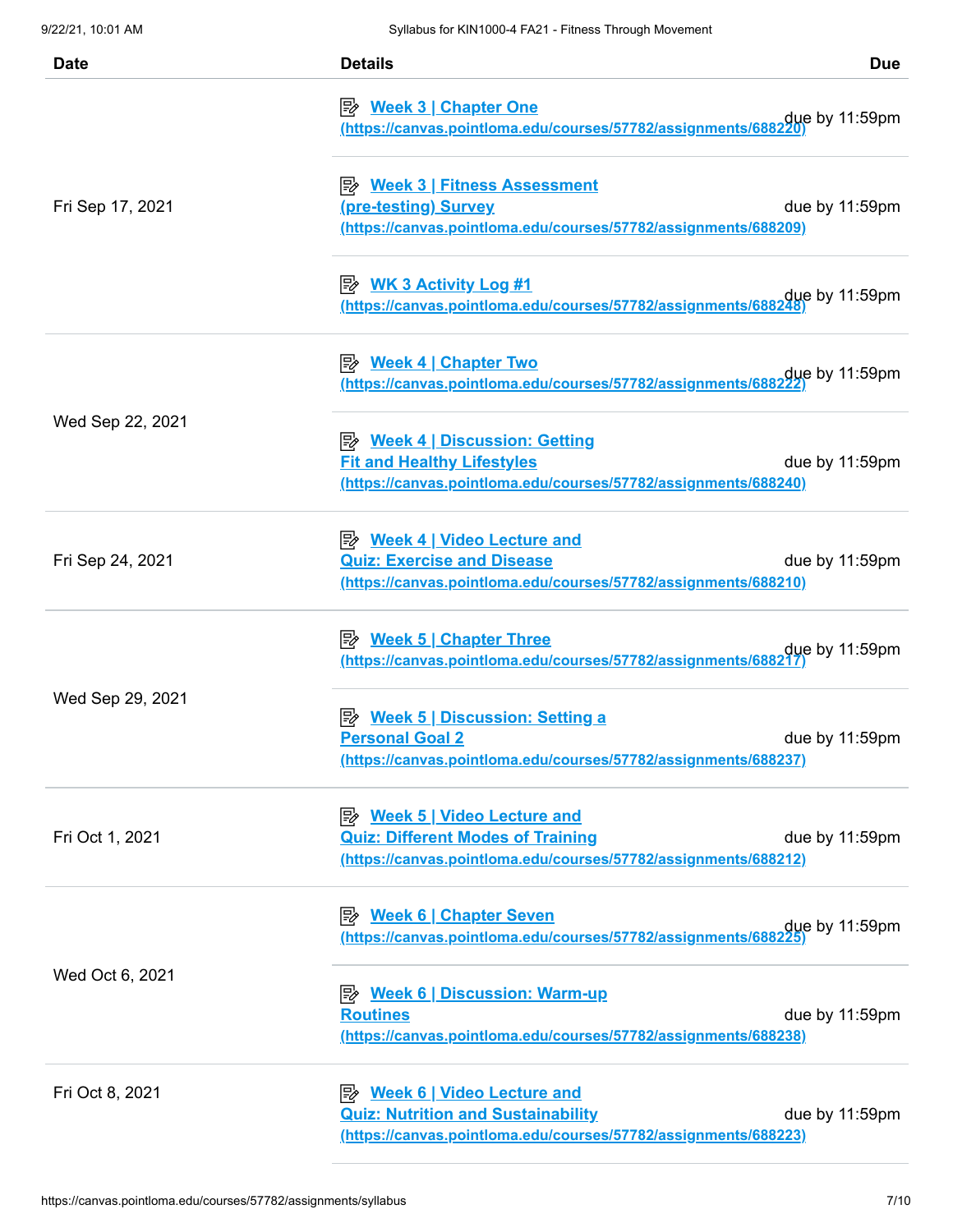| <b>Date</b>      | <b>Details</b><br><b>Due</b>                                                                                                                                                                                                |
|------------------|-----------------------------------------------------------------------------------------------------------------------------------------------------------------------------------------------------------------------------|
|                  | <b>E</b> WK 6 Activity Log #2<br>due by 11:59pm due thttps://canvas.pointloma.edu/courses/57782/assignments/688249)                                                                                                         |
|                  | <b>Week 7   Chapter Eight</b><br>due by 11:59pm<br>(https://canvas.pointloma.edu/courses/57782/assignments/688226                                                                                                           |
| Wed Oct 13, 2021 | <b>B</b> Week 7   Discussion: Setting a<br><b>Personal Goal 3</b><br>due by 11:59pm<br>(https://canvas.pointloma.edu/courses/57782/assignments/688235)                                                                      |
| Fri Oct 15, 2021 | <u> <i>Week 7</i>   Video Lecture and</u><br><b>Quiz: Eating at the Caf</b><br>due by 11:59pm<br>(https://canvas.pointloma.edu/courses/57782/assignments/688211)                                                            |
| Wed Oct 20, 2021 | <b>Improving and Increasing Strength</b><br>due by 11:59pm<br>and Flexibility<br>(https://canvas.pointloma.edu/courses/57782/assignments/688236)                                                                            |
| Wed Oct 27, 2021 | in Fitness<br>due by 11:59pm<br>(https://canvas.pointloma.edu/courses/57782/assignments/688228)                                                                                                                             |
| Fri Oct 29, 2021 | <b>B</b> Week 9   Nutrition Analysis<br>due by 11:59pm (https://canvas.pointloma.edu/courses/57782/assignments/688253)                                                                                                      |
|                  | due by 11:59pm (https://canvas.pointloma.edu/courses/57782/assignments/688250)                                                                                                                                              |
| Wed Nov 3, 2021  | <b>B</b> Week 10   Chapter Four<br>due by 11:59pm<br>(https://canvas.pointloma.edu/courses/57782/assignments/688213                                                                                                         |
|                  | <b>Performing Better Through</b><br>due by 11:59pm<br><b>Nutrition Quality and Fitness</b><br>(https://canvas.pointloma.edu/courses/57782/assignments/688234)                                                               |
| Fri Nov 5, 2021  | <u>≫ Week 10   Video Lecture and</u><br><b>Quiz: Eating Disorders</b><br>due by 11:59pm<br>(https://canvas.pointloma.edu/courses/57782/assignments/688218)                                                                  |
| Wed Nov 10, 2021 | <u> <i>Week 11</i>   Chapter Five</u><br>due by 11:59pm due to the state of the state of the state of the state of the state of the state of the state o<br>(https://canvas.pointloma.edu/courses/57782/assignments/688214) |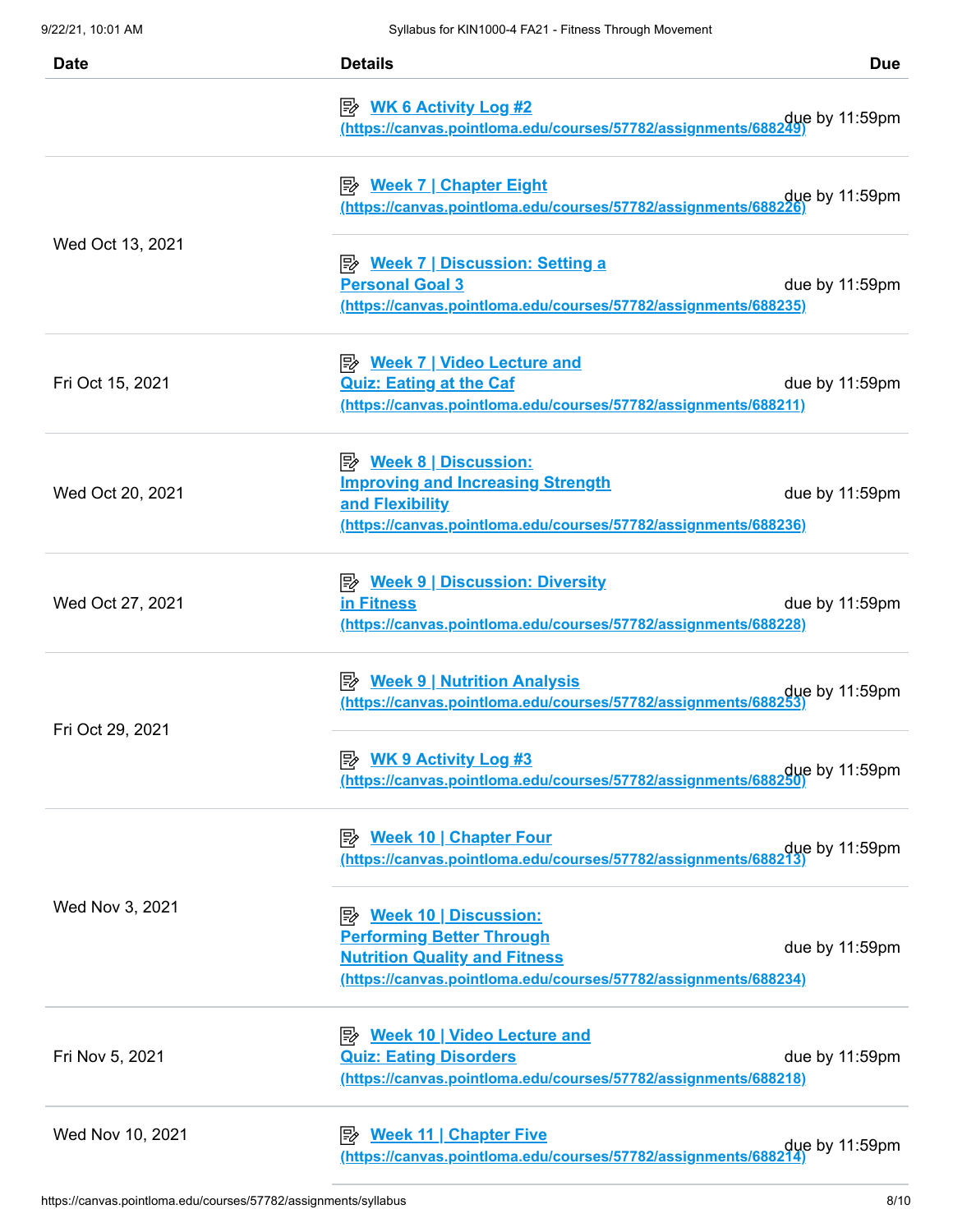| <b>Date</b>      | <b>Details</b>                                                                                                                               | <b>Due</b>     |
|------------------|----------------------------------------------------------------------------------------------------------------------------------------------|----------------|
|                  | a Personal Goal 4<br>(https://canvas.pointloma.edu/courses/57782/assignments/688233)                                                         | due by 11:59pm |
| Fri Nov 12, 2021 | <u>≫ Week 11   Video Lecture and</u><br><b>Quiz: Spiritual Connection</b><br>(https://canvas.pointloma.edu/courses/57782/assignments/688208) | due by 11:59pm |
| Wed Nov 17, 2021 | https://canvas.pointloma.edu/courses/57782/assignments/688221                                                                                | due by 11:59pm |
|                  | <b>Loss Advertising</b><br>(https://canvas.pointloma.edu/courses/57782/assignments/688227)                                                   | due by 11:59pm |
| Fri Nov 19, 2021 | <b>Quiz: Choosing Proper Running</b><br><b>Shoes</b><br>(https://canvas.pointloma.edu/courses/57782/assignments/688219)                      | due by 11:59pm |
|                  | $\Rightarrow$ WK 12 Activity Log #4<br>https://canvas.pointloma.edu/courses/57782/assignments/688245                                         | due by 11:59pm |
| Wed Nov 24, 2021 | a Personal Goal 5<br>(https://canvas.pointloma.edu/courses/57782/assignments/688231)                                                         | due by 11:59pm |
| Fri Nov 26, 2021 | <b>B</b> Week 13   Chapter Nine<br>https://canvas.pointloma.edu/courses/57782/assignments/688224                                             | due by 11:59pm |
| Wed Dec 1, 2021  | <b>Life-Long Wellness</b><br>(https://canvas.pointloma.edu/courses/57782/assignments/688232)                                                 | due by 11:59pm |
| Fri Dec 3, 2021  | <b>End-of-Course Evaluation</b><br>ぽ<br>https://canvas.pointloma.edu/courses/57782/assignments/688241                                        | due by 11:59pm |
|                  | <b>B</b> Week 14   Chapter Ten<br>due by 11:59pm due thttps://canvas.pointloma.edu/courses/57782/assignments/688215)                         |                |
|                  | <u>≫ Week 14   Final Fitness</u><br><b>Assessment (Post)</b><br>(https://canvas.pointloma.edu/courses/57782/assignments/688251)              | due by 11:59pm |